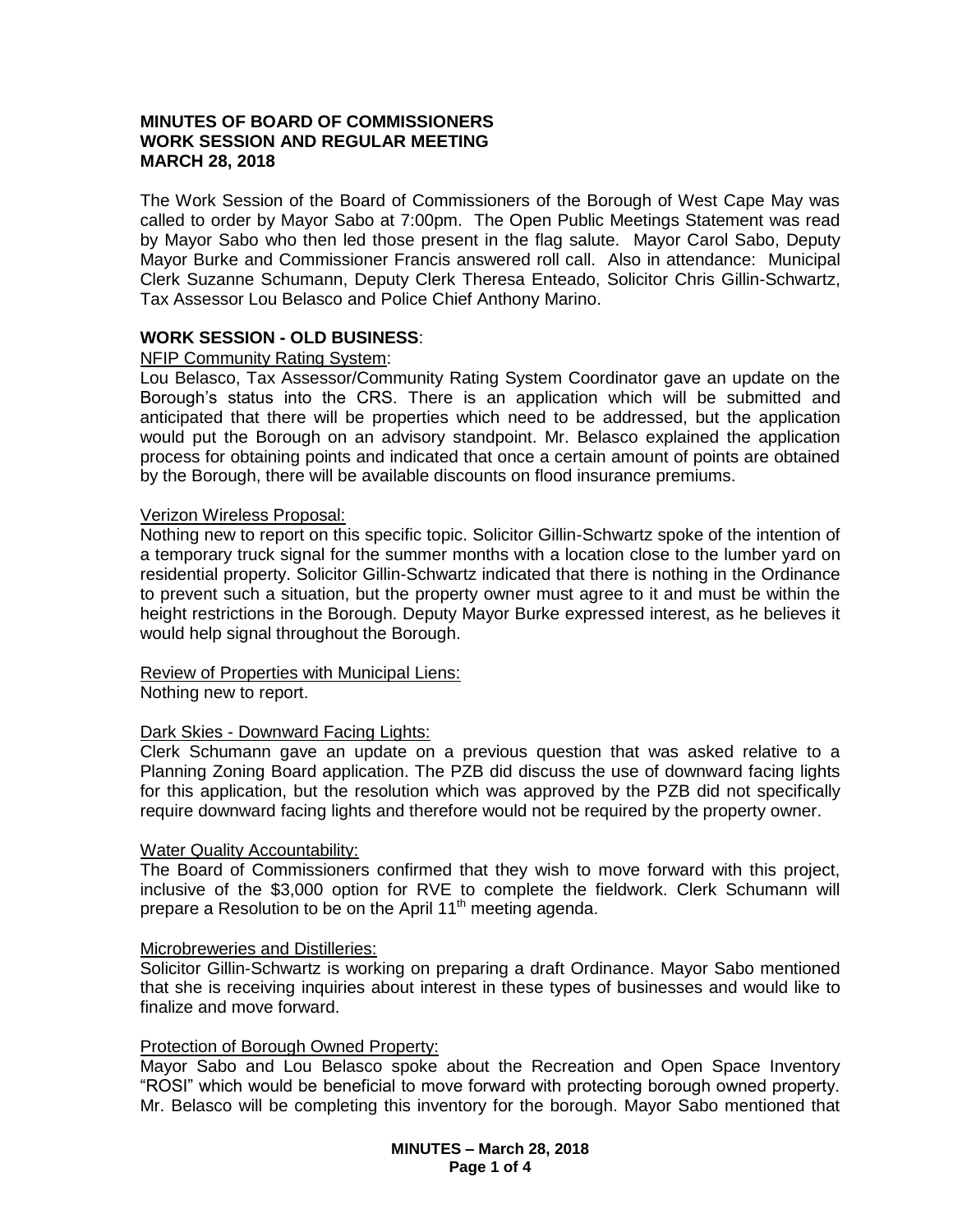the Nature Conservancy may be interested in taking the property for conservation. Chief Marino mentioned that the Nature Conservancy is very specific about their used of conservation which sometimes prohibits dog walking in the area.

Reconstruction of Borough Parking Lot and Lighting and NJDOT FY2018 State Aid Program – Various Street Improvements:

Mayor Sabo indicated that a Bond Ordinance will be introduced on April 11<sup>th</sup> and would include the funding for both of these projects. Mayor Sabo also spoke about the grant which was received for Leaming Avenue which will be used towards the down payment on the bond.

Boat/Trailer Storage on Residential Property:

Solicitor Gillin-Schwartz reviewed the language added to the Property Maintenance Code Ordinance and the Ordinance was on the agenda for introduction.

# **WORK SESSION - NEW BUSINESS:**

Request by RP Burke Builders – 606 Second Avenue:

Clerk Schumann received a request from Mr. Burke requesting the removal of trees in a Borough right-of-way in order to extend sewer lines. The Board of Commissioners determined that this was a matter which should be reviewed and acted upon by the Zoning Office.

**REVIEW OF REGULAR MEETING**: Mayor Sabo reviewed the Consent Agenda and Non-Consent agenda items.

## **PUBLIC PORTION:**

Chief Marino indicated that they recently hired new officers and each squad now has four full-time officers.

Chief Marino asked about the speed limit sign on park Boulevard, all signs are 25mph and one before the curve is 20mph, asked if a curve sign should be added to that speed limit sign. Deputy Mayor Burke indicated that he would look into having a sign added.

Deputy Mayor Burke spoke about the West Drive signage and the addition of weight limit signs for trucks on West Drive. Deputy Mayor Burke also indicated that he would be asking to have the Willow Creek Winery sign removed from corner of West Drive, as he believes that is causing additional truck traffic.

Work Session concluded at 7:45pm.

**REGULAR MEETING** (began at 7:48pm)**:**

**CONSENT AGENDA**: On motion of Commissioner Francis, seconded by Deputy Mayor Burke, the following Consent Agenda was unanimously approved on roll call vote.

Minutes:

March 14, 2018 – Work Session and Regular Meeting

**Ordinances for Introduction and Publication:**<br>538-18 **An Ordinance Amendin** An Ordinance Amending the Property Maintenance Code

> **MINUTES – March 28, 2018 Page 2 of 4**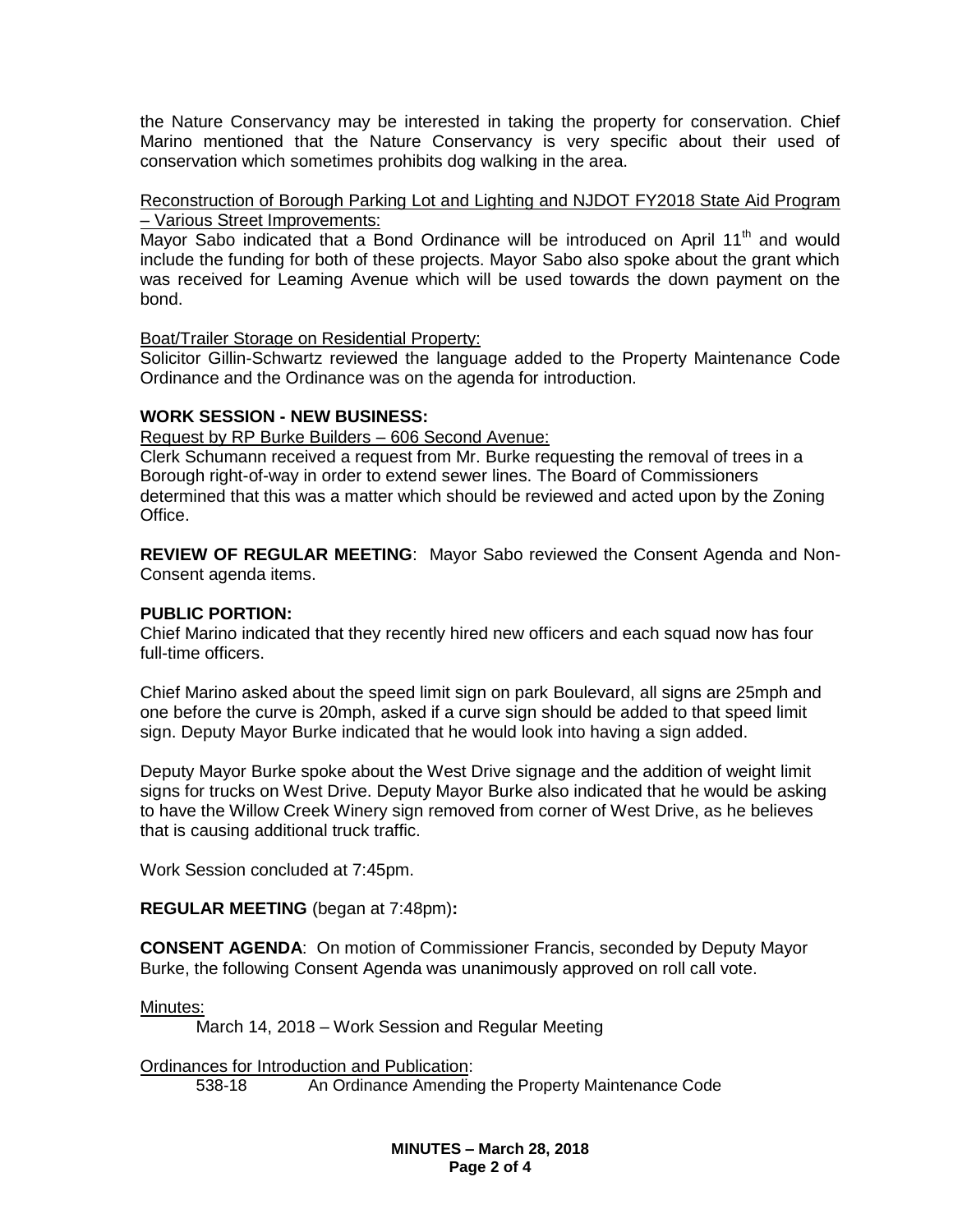# Resolutions:

| 78-18     | Authorizing the Submission of the Recycling Tonnage Grant Application<br>to the New Jersey Department of Environmental Protection for the Year<br>2017                                                                           |
|-----------|----------------------------------------------------------------------------------------------------------------------------------------------------------------------------------------------------------------------------------|
| 79-18     | Authorizing an Agreement between the Borough of West Cape May and<br>the Cape May County Municipal Utilities Authority to Review, Sign/Submit<br>the 2017 Annual Recycling Tonnage Report                                        |
| 80-18     | Raffle License - Cape May Technical High School After Prom                                                                                                                                                                       |
| $81 - 18$ | Approving Catering Permit - Chamberlain Hospitality Group, Inc.                                                                                                                                                                  |
| 82-18     | Approving Catering Permit - Chamberlain Hospitality Group, Inc.                                                                                                                                                                  |
| 83-18     | Authorizing the Execution of a Settlement Agreement with the Fair Share<br><b>Housing Center</b>                                                                                                                                 |
| 84-18     | Authorizing the Borough to Enter into an Amended Agreement for the<br>Resale of Gasoline and Diesel Fuel as Part of a Commodity Resale<br>System and Execute the Amended Agreement for the Resale of Gasoline<br>and Diesel Fuel |
| 85-18     | Authorizing the Refund of Unused Escrow Fees - Hunt & Son LLC                                                                                                                                                                    |
| 86-18     | <b>Bill Payment</b>                                                                                                                                                                                                              |

# **NON-CONSENT AGENDA**

## Resolutions:

NONE

## Ordinances for Second Reading and Public Hearing:

533-18 An Ordinance Amending Section 27-19 of the Borough Code Regarding Historic Preservation

*Mayor Sabo opened the public hearing. When no one wished to speak, the public hearing was closed and Deputy Mayor Burke made a motion, seconded by Commissioner Francis, to adopt Ordinance 533-18. The motion was carried unanimously on roll call vote.*

535-18 An Ordinance to Exceed the Municipal Budget Appropriation Limits and to Establish a Cap Bank (N.J.S.A. 40A:4-45.14) for CY2018

*Mayor Sabo opened the public hearing. When no one wished to speak, the public hearing was closed and Deputy Mayor Burke made a motion, seconded by Commissioner Francis, to adopt Ordinance 535-18. The motion was carried unanimously on roll call vote.*

#### 536-18 An Ordinance Amending the Borough of West Cape May's Salary **Ordinance**

*Mayor Sabo opened the public hearing. When no one wished to speak, the public hearing was closed and Commissioner Francis made a motion, seconded by Deputy Mayor Burke, to adopt Ordinance 536-18. The motion was carried unanimously on roll call vote.*

### 537-18 An Ordinance Amending Sections 24 and 25 of the Revised General Ordinances of the Borough of West Cape May Regarding Performance Guarantees for On-Tract Improvements

*Mayor Sabo opened the public hearing. When no one wished to speak, the public hearing was closed and Deputy Mayor Burke made a motion, seconded by Commissioner Francis, to adopt Ordinance 537-18. The motion was carried unanimously on roll call vote.*

> **MINUTES – March 28, 2018 Page 3 of 4**